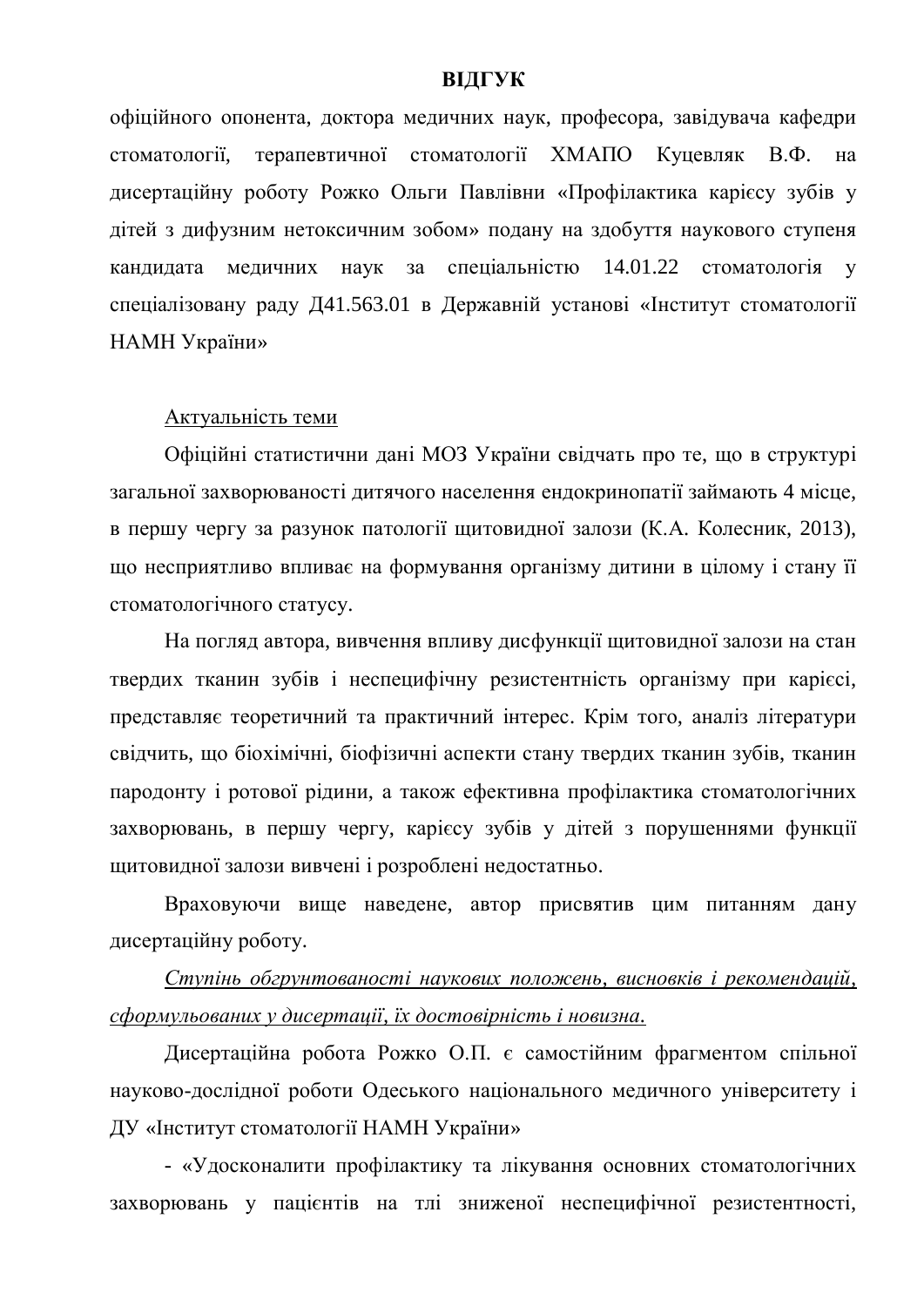обумовленої антропогенними та біогеохімічними макро- та мікроелементозами» (№ДР0113U000532).

Авторка є безпосереднім виконавцем фрегменту зазначеної теми.

Дисертаційна робота Рожко О.П. виконана на сучасному рівні, побудована по традиційному плану, складається з введення, аналітичного огляду літератури, розділу об'єктів та методів дослідження, 4 розділів, результатів особистих досліджень, висновків, практичних рекомендацій, списку використаних літературних джерел, який містить 270 джерел, з них 75 – латиницею). Дисертація ілюстрована 36 таблицями, 4 малюнками.

Автором поставлена мета – підвищення ефективності профілактики карієсу зубів у дітей з гіпофункцією щитовидної залози за рахунок поетапного використання адаптогенних, антиоксидантних, протизапальних, ремінералізуючих препаратів і препаратів, які компенсують йодний дефіцит, які нормалізують ферментативну активність в організмі.

Для досягнення поставленої мети були сформульвані 6 завдань, для їх рішення були використані епідеміологічні, експериментальні дослідження на 50 щурах лінії Вістар: клініко-лабораторні обстеження, які включали: оцінку стану твердих тканин зубів за індексами КП, КПП, КПВ і КПВп, гігієнічний стан порожнини рота за індексами Silness-Loe, Stallard, тканин пародонту за індексами РМА, кровоточивості, Шиллера-Писарева, зубного каменю; біохімічні показники (активність еластази, вміст малонового діальдегіду, активність уреази, лізоциму, каталази). Крім того, в ротовій рідині пацієнтів визначали вміст кальцію, магнію і неорганічного фосфору. Спектроколориметричне дослідження твердих тканин зубів і тканин пародонту, а також електрометрія твердих тканин зубів.

Статистичну обробку проводили за допомогою програми Staismica.

Наукова новизна полягає у тому, що згідно експериментальних даних автор показав, що гіпотиреоз збільшує у тварин інтенсивність і глибину каріозних уражень, атрофію альвеолярного відростка, майже в 10 раз зменшує мінералізуючий індекс пульпи зубів, активність лужної фосфатази і збільшує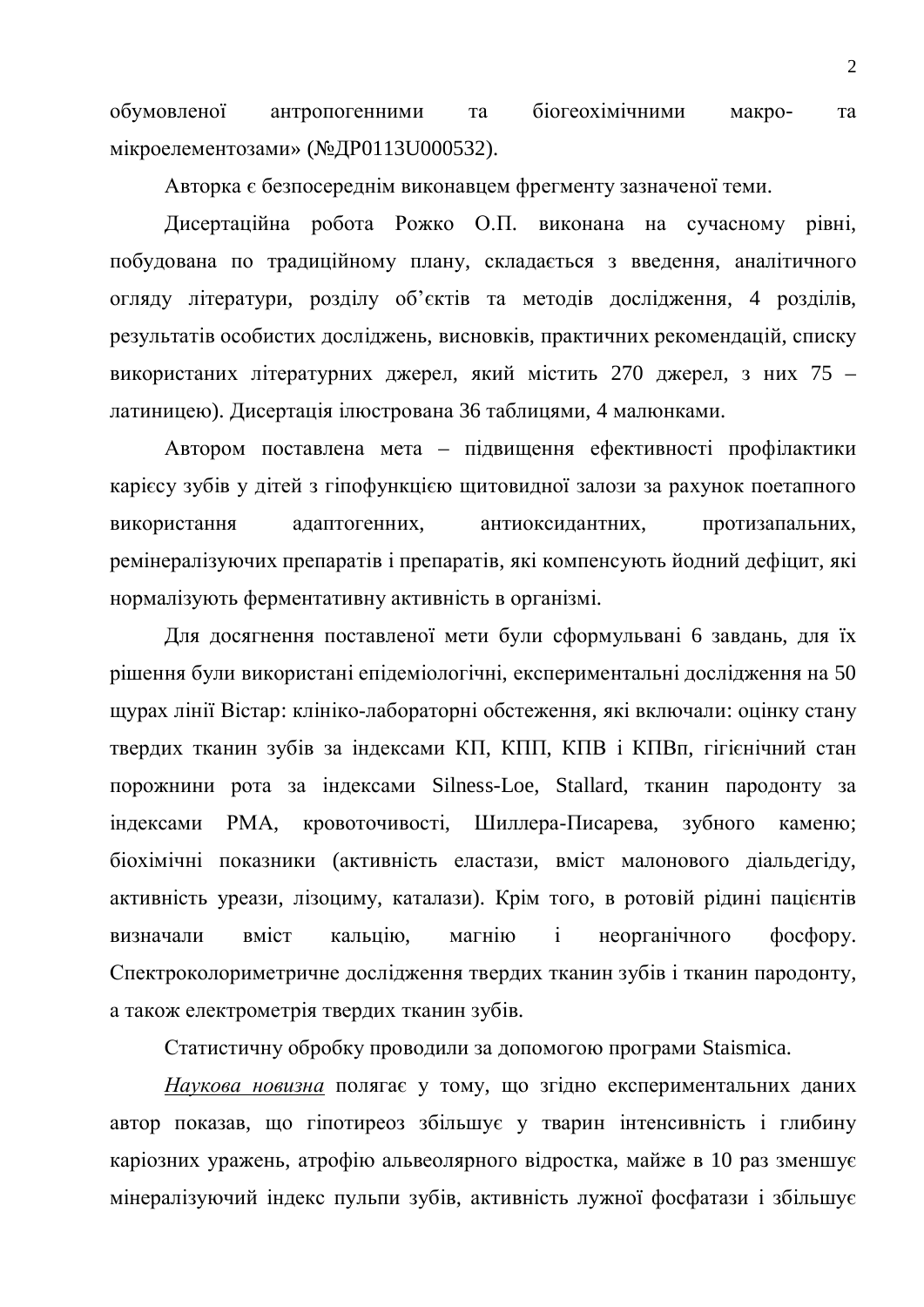активність кислої фосфатази і еластази в кістковій тканині альвеолярного відростка.

На поєднаній моделі карієсу і гіпотиреозу розробленого автором лікувально-профілактичного комплексу, що включає препарати, які заповнюють дефіцит йоду, регулюючи гормональну активність щитовидної залози, антиоксидантного і адаптогенного характеру дії, дозволило нормалізувати у тварин основні біохімічні параметри пульпи зубів.

Практичне значення роботи полягає у тому, що дисертантом сформульовані основні принципи комплексного лікування основних стоматологічних захворювань у дітей з дифузним нетоксичним зобом, а запропонований для застосування в стоматологічній практиці комплекс профілактики і лікування карієсу зубів і патології тканин пародонту для вказаного контингенту дітей дозволяє значно поліпшити показники рівня гігієни порожнини рота і пародонтологічні індекси.

*Ɉɰɿɧɤɚ ɡɦɿɫɬɭ ɪɨɛɨɬɢ, ʀʀ ɡɧɚɱɟɧɧɹ ɜ ɰɿɥɨɦɭ, ɡɚɭɜɚɠɟɧɧɹ ɳɨɞɨ*  $\alpha$ *формлення* дисертації.

У вступі дисертант переконливо обгрунтовує актуальність проблеми, її значимість для сучасної стоматології, мету та завдання дослідження, науковопрактичну значимість роботи.

Огляд літератури складається із 3-х підрозділів. Підрозділи 1.1 і 1.2 присвячений патогенезу гіпотиреоза і методам діагностики і лікування гіпотиреоза. Дисертант підкреслює, що згідно з даними літератури (О.М. Щирая, 2011; А.Г. Патюков зі соавт., 2012; Н.В. Данилов, 2014) – у великих промислових містах разповсюдженість патологій щитовидної залози достовірно вище у дітей із дитячих установ, розташованих поблизу промислових предприємств при порівнянні з дітьми, які знаходяться в «чистих» районах міста

Автори також вказують на взаємозв'язок гіпотиреоза і структури щільності кістки, навіть субклінічні форми гіпотиреоза пов'язують зі зниженою мінеральною щільністю кісткових тканин, а також на взаємозв'язок імунної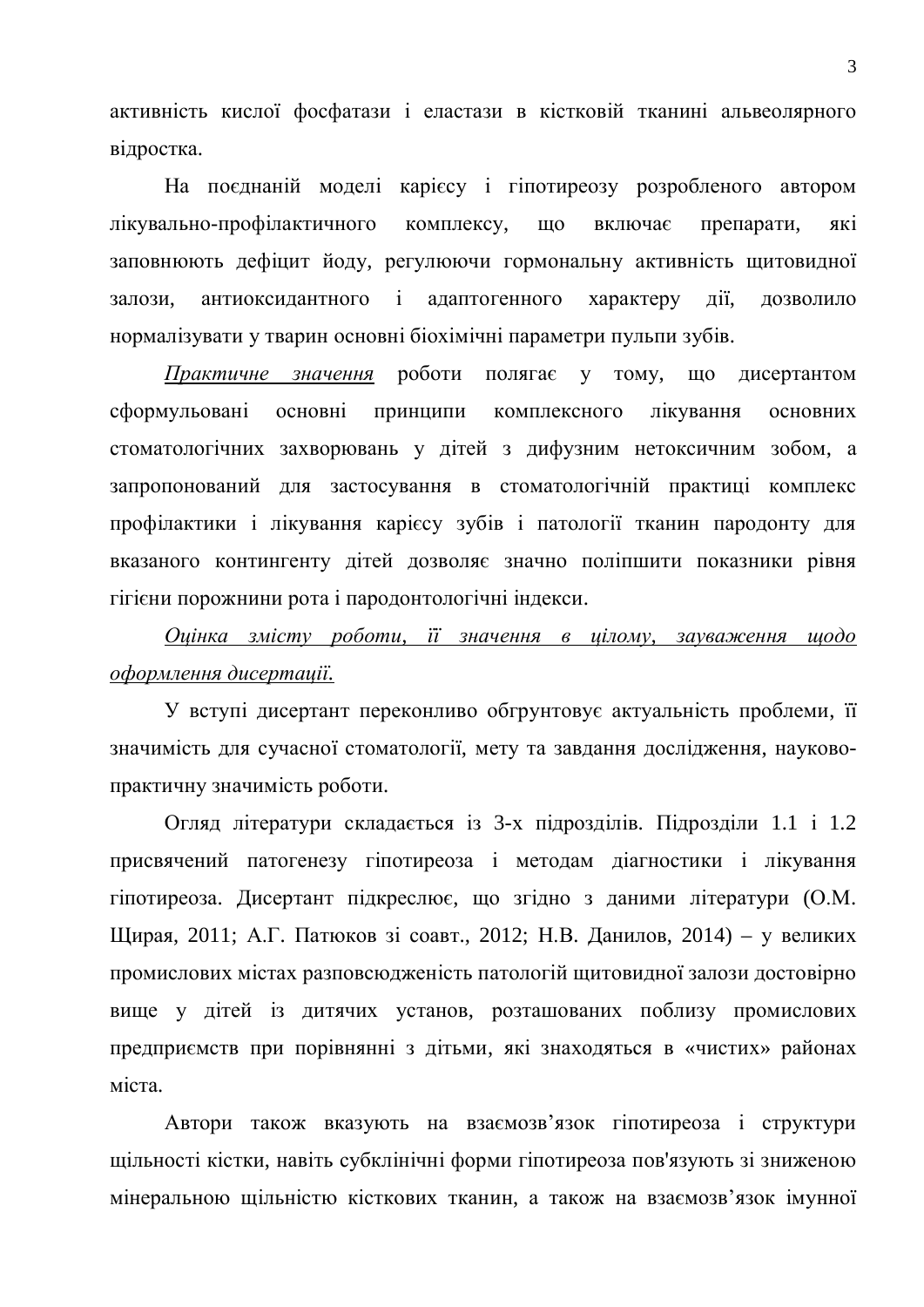реактивності організму і ліпідтранспортної системи при вперше виявленому гіпотиреозі, що проявляється на клітинному і молекулярному рівнях її організації.

*Підрозділ 1.3* присвячений викладанню впливу гіпотиреозу на стоматологічний статус, методам профілактики і лікування основних стоматологічних захворювань.

За даними літератури підтверджено вплив тіреокальцитоніну на резорбцію гіпокальциємічної дії. Безумовно, процеси звапніння емалі і дентину, закінчення і становлення функції щитовидної залози проходять в період диференціювання зачатків тимчасових зубів, що позначається на мікроелементарномускладі емалі та дентину, на амело- і дентиногенезі. Дослідженнями доведено вплив функціональних порушень щитовидної залози на стан порожнини рота і тканин пародонта, значні достовірні порушення імунної системи – розвиток вторинної імунної недостатності і як наслідок – зниження резистентності пародонта до бактеріальної інвазії й виникненню запалення

В існуючій літературі по лікуванню стоматологічних захворювань при гіпотиреозі автори наголошують о необхідності проведення комплекса профілактичних заходів, спрямованих на підвищення резистентності твердих тканин зубів, поліпшення структурно-функціонального стану кісткової тканини, гомеостазу ротової рідини, поліпшення трофіки в тканинах пародонту, підвищення резистентності слизової оболонки.

Таким чином, наголошує дисертант, висока розповсюдженість ендокринних захворювань і частіше всього захворювань щитовидної залози, що значно порушує нейро-ендокринну систему, ліпідний обмін, систему антиоксидантного захисту, особливості виникнення і протікання основних стоматологічних захворювань на тлі цієї патології і обумовили актуальність обраної теми дослідження та необхідність розробки адекватних і оптимальних методів профілактики і лікування стоматологічної патології у цього контингенту хворих дітей.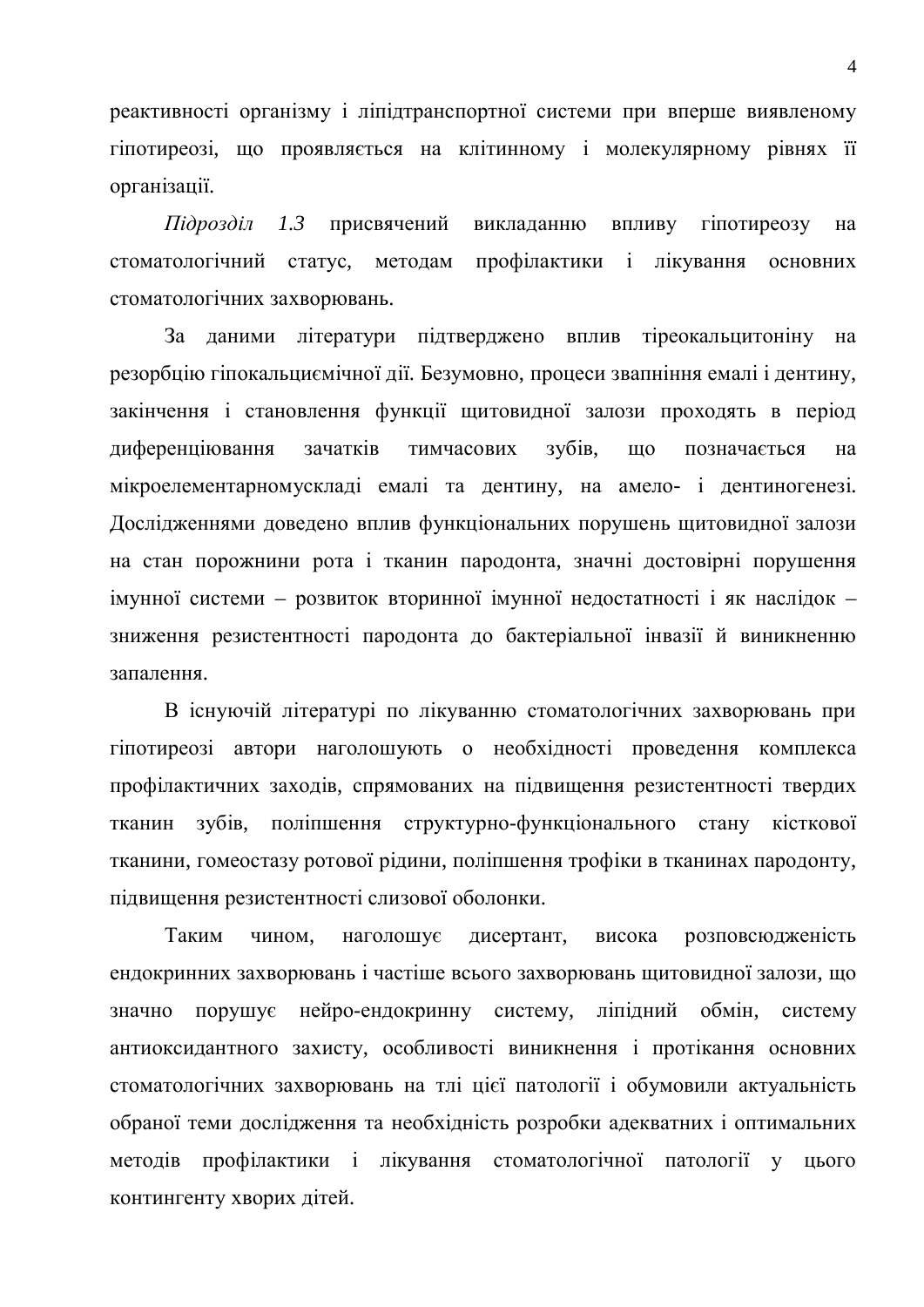В цілому огляд літератури читається з інтересом, усі наведені данні свідчать про компітентність дисертанта в проблемі, але виникли зауваження автору треба звернути увагу на стиль викладу огляду літератури (на 8 сторінках тексту підрозділу 1.1 абзац починається зі слів ... «В роботі указано...» - 23 рази.

Другий розділ роботи присвячений викладанню матеріалів та методів дослідження.

Дисертаційна робота носить експериментально-клінічний характер. В експериментальних дослідженнях було використано 60 щурів лінії Вістар – 20 на I етапі (10 основна група і 10 група порівняння); на другому етапі – 40 щурів.

У епідеміологічних обстеженнях брали участь 129 дітей 6 – 7 і 12 років. У поглиблених дослідженнях для оцінки ефективності комплексної профілактики основних стоматологічних захворювань брало участь 89 дитини. Дисертантом були використані методи дослідження: епідеміологічні – для визначення поширеності і інтенсивності карієсу зубів, стану тканин пародонту, рівня гігієни порожнини рота у літей з лифузним нетоксичним зобом; експериментальні – для визначення ефективності лікувально-профілактичного комплексу і його складових при моделюванні гіпофункції щитовидної залози; клінічні – для оцінки стоматологічного статусу дітей з дифузним нетоксичним зобом і його змін в процесі профілактики і лікування: клініко-лабораторні – для кількісної оцінки безпосередніх та віддалених результатів лікувальнопрофілактичних заходів у дітей з дифузним нетоксичним зобом; статистичні – для оцінки похибок і достовірності отриманих результатів.

*Третій розділ роботи* присвячений стоматологічному статусу дітей з гіпофункцією щитовидної залози.

Проведені автором епідеміологічні дослідження показали, що у дітей з гіпофункцією щитовидної залози спостерігалась підвищена розповсюдженність  $\overline{a}$  і інтенсивність карієсу тимчасових і постійних зубів в обоїх групах (6 – 7 і 12 років, 129 дітей). Інтенсивність ураження карієсом зубів у дітей 6-літнього віку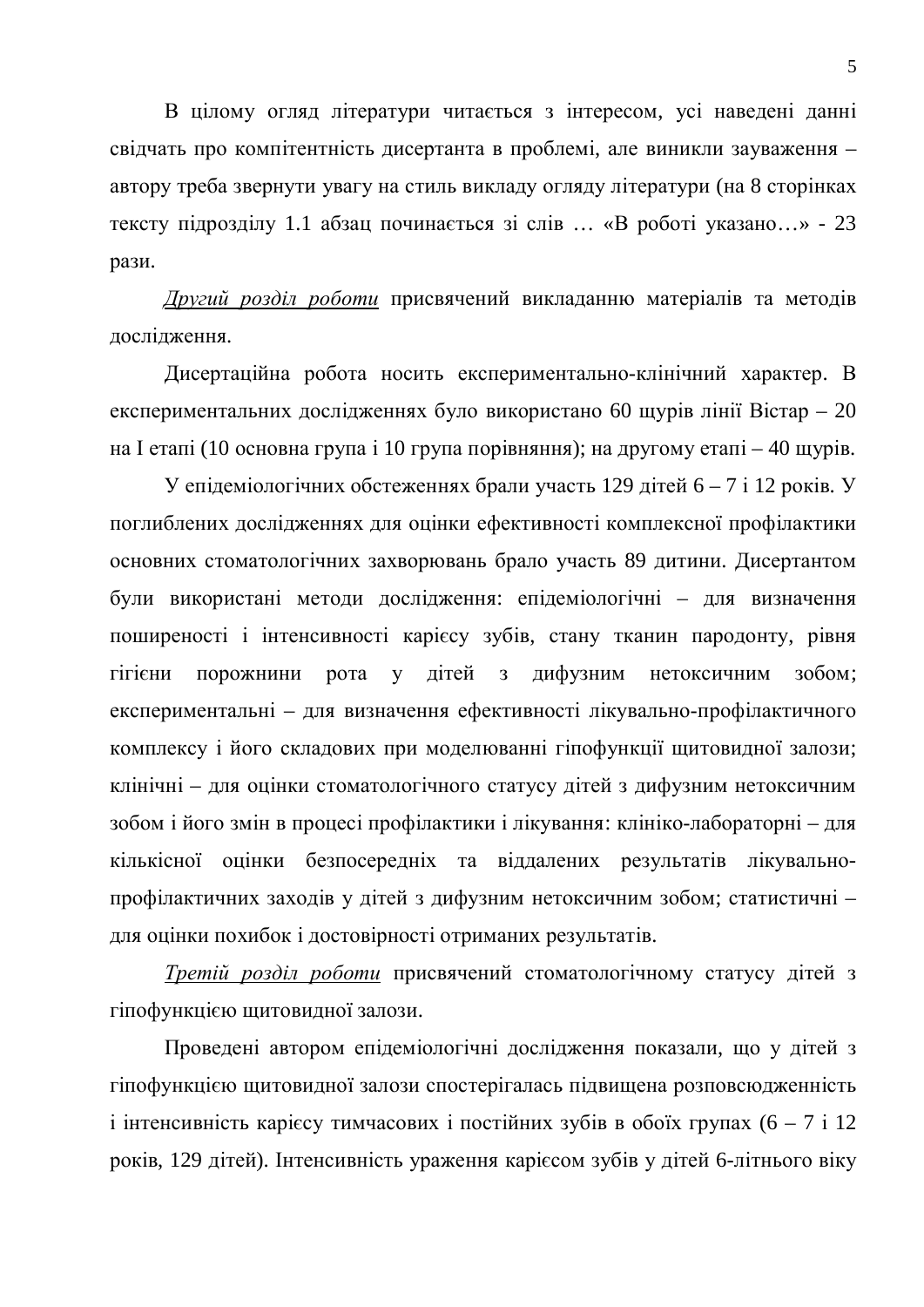склала 5,94 $\pm$ 0,58, що в 2,6 рази вище, чим у здорових дітей Криму й на 29,7% вище, чим у середньому по Україні.

У 12-літніх дітей з гіпофункцією щитовидної залози індекс КПУз був в 3,1 рази вище (КПУз = 6,42 $\pm$ 0,79) чим у 12-літніх дітей Криму без захворювання щитовидної залози й в 2,6 рази вище, чим в середньому по Україні.

Крім того, у дітей з гіпотиреозом частота запальних захворювань тканин пародонта перевищувала показник здорових дітей у 2 рази і в 1,3 рази по Україні.

Наведені данні свідчать про суттєвий вплив на стоматологічний статус дітей з ендокринними порушеннями в організмі, що потребує корекції усіх показників.

Наприкінці розділу дисертант робить заключення і наводить джерела в яких надруковані матеріали розділу.

Зауважень розділ не викликає.

Четвертий розділ роботи присвячений обгрунтуванню карієспрофілактичної ефективності адаптогенних і остеотропних препаратів при експериментальному гіпотеріозі.

Експериментальні дослідження включали 2 етапи. На 1-му моделювався гипотиреоз на 10 білих щурах лінії Вістар, які отримували з питною водою перхлоратнатрію в концентрації 1%. Тривалість експерименту склала 6 тижнів. У щурів після виведення з експерименту виділяли нижню щелепу для підрахунку каріозних порожнин і визначення ступеня атрофії альвеолярного відростка і верхню щелепу для визначення в кістковій тканині активності фосфатаз і еластази. У пульпі різців визначали активність лужної і кислої фосфатаз і розраховували мінералізуючий її індекс.

Контрольна група (10 щурів) отримувала дієту віварію.

Дисертантом доведено, що моделювання гіпотиреозу викликає у тварин достовірне збільшення ступеня атрофії альвеолярного відростка на 27,9%, числа каріозних уражень зубів на 8,4 $\pm$ 0,7 на одного щура і глибини уражень на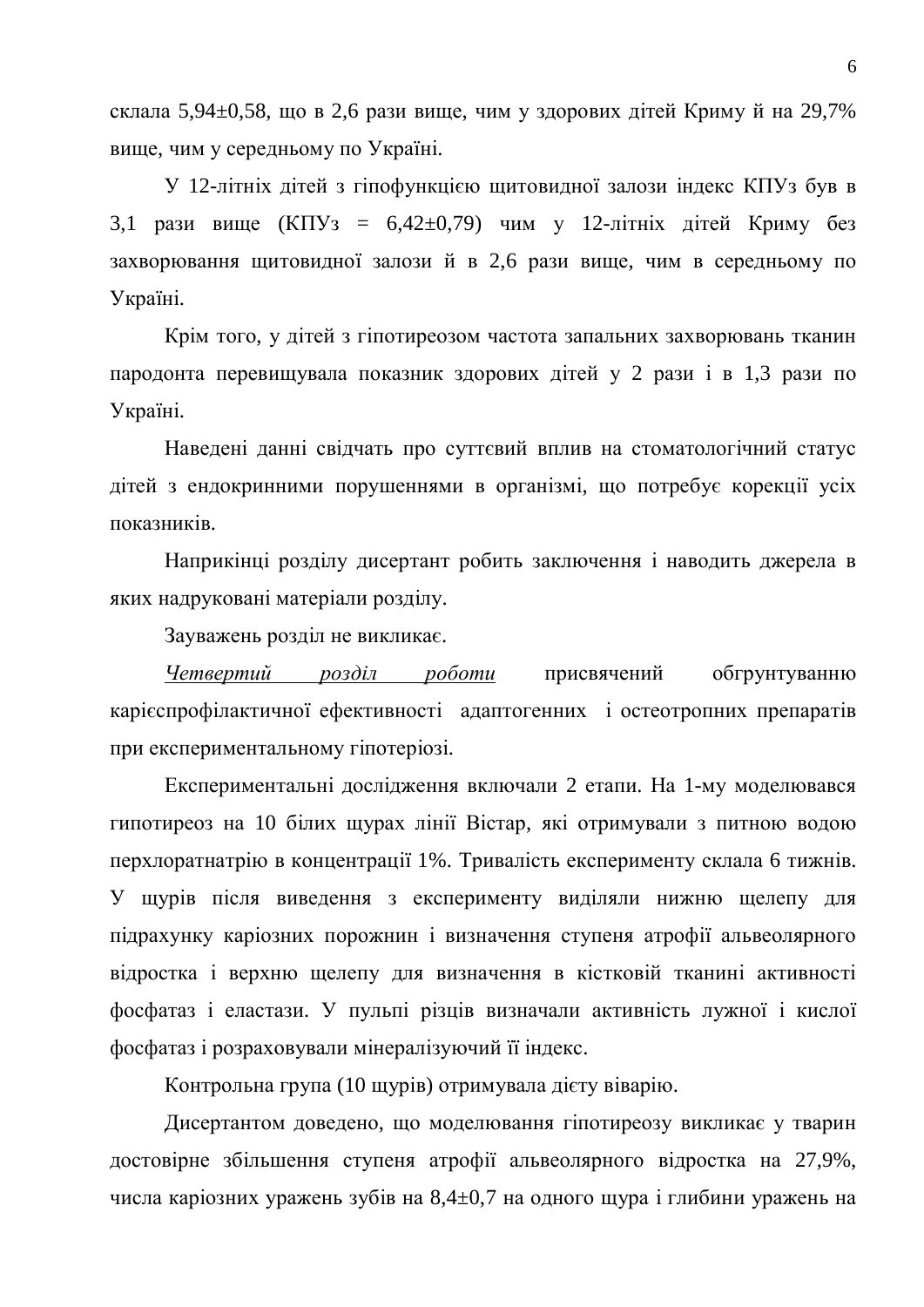9,8 $\pm$ 0,9 балів. Крім того, при гіпотиреозі спостерігалося значне збільшення активності кислої фосфотази в пульпі зубів тварин, що привело до зниження її мінералізуючого індексу в 11,4 рази. У кістковій тканині альвеолярного відростка тварин гіпотиреоз збільшував активність ферментів еластази на 20,5%, кислої фосфотази на 56,1% і зменшував активність лужної фосфатази на 28,9%, при цьому мінералізуючий індекс знижувався на 17,6%.

На другому етапі експериментальних досліджень було використано 40 щурів в яких на поєднаній моделі гіпотиреозу і карієсу зубів вивчалась ефективність розробленого профілактичного комплексу. Тварини були розподілені по 4 м групам по 10 щурів (дієта віварію, каріє согенний раціон, модель гіпотиреозу+каріє согенний раціон; модель гіпотиреозу+каріє согенний раціон+комплекс.

Після моделювання патології зобу на фоні карієсогенної дієти, починаючи з 22-го дня щурам 4-ої групи вводили внутришлунково впродовж 3 тижнів розчин йодиду калію, препарти «Йод-актив», «Селен-актив», «Лецитин-2». Подальші 3 тижні тварини отримували препарати «Біотрит-Дента» і «Цинктерал». Через 6 тижнів тварин виводили з експерименту. На нижній щелепі щурів підраховували каріозні порожнини і визначався ступінь атрофії альвеолярного відростка, у сироватці крові тварин визначалися активність каталази, загальна протеолітична активність, вміст малонового діальдегіду; у гомогенатах пульпи різців і альвеолярному відростку визначали активність фосфатаз.

Дисертантом переконливо доведено, що використання розробленого лікувально-профілактичного комплексу, що включає препарати, компенсуючих дефіцит йоду, регулюючі гормональну активність щитовидної залози, антиоксидантного і адаптогенного характеру дії, дозволило нормалізувати у тварин основні біохімічні параметри пульпи зубів і кісткових тканин альвеолярного відростка (мінералізуючий індекс збільшився в 3 рази).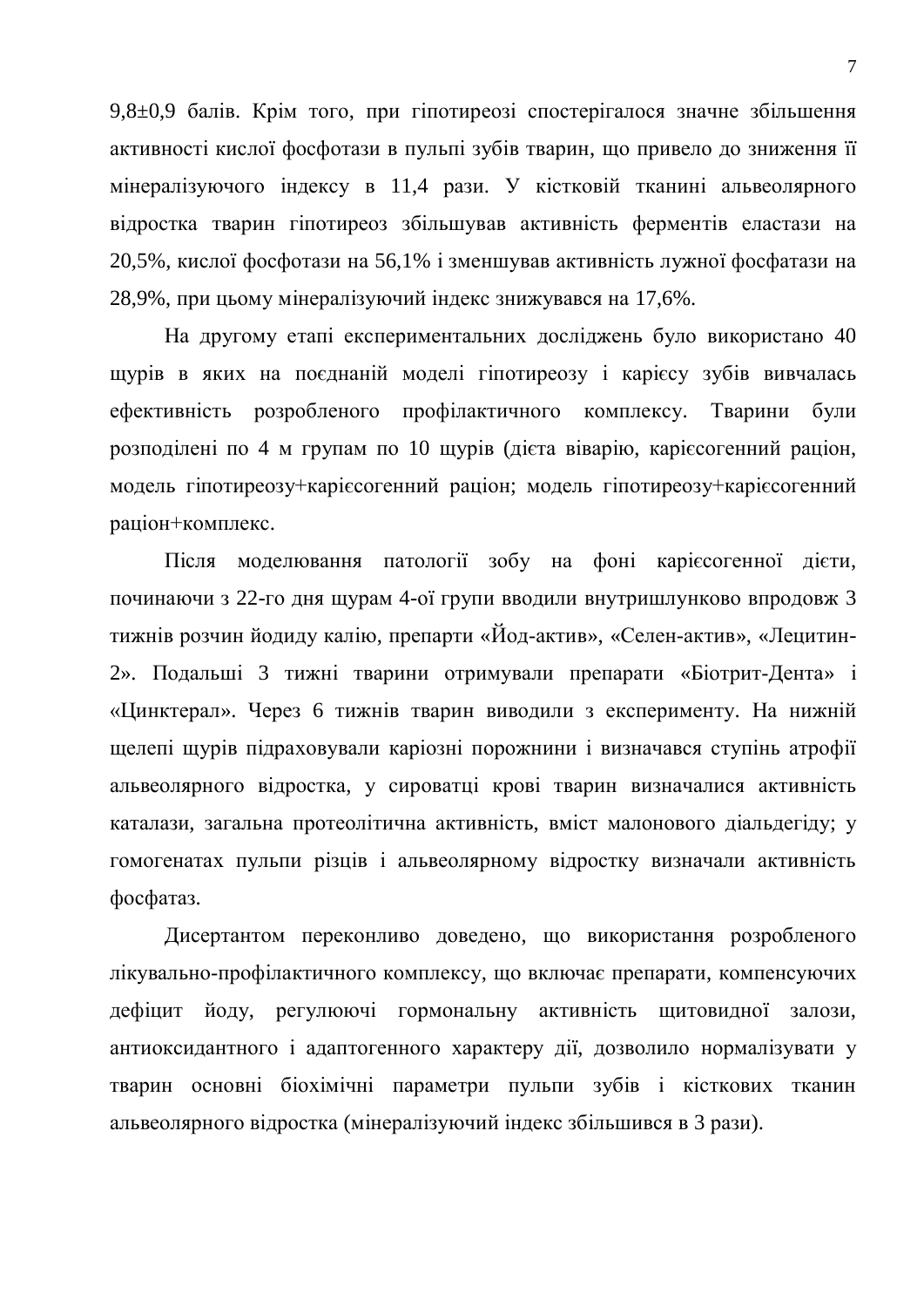*П'ятий розділ роботи* присвячений клінічній та клініко-лабораторній оцінці ефективності комплексної профілактики і лікування основних стоматологічних захворювань у дітей з дифузним нетоксичним зобом.

Це основний розділ роботи, котрий складається з 3-х підрозділів.

*В підрозділі 5.1* автор зупиняється на клінічній оцінці стоматологічного статусу дітей з гіпотиреозом у процесі профілактики і лікування.

В поглиблених дослідженнях приймали участь діти з дифузним нетоксичним зобом – 43 дитини 6 -7 років (основна група 22 дитини і 21 – група порівняння) і 46 дітей – 12 років (24- основна група і 22 – група порівняння).

Дисертантом доведено, що редукція карієсу або карієспрофілактична ефективність при цьому за 2 роки спостережень склала 55,33%, а стан тканин пародонту через 1 рік по індексу РМА % в основній групі був в 3 рази менше, ніж у групі порівняння, показники Ш-П в 1,33 рази менше. У 12 річних дітей з гіпотиреозом карієспрофілактичний ефект склав 41,7%. При цьому у них значно покращилилися пародонтологічні індекси і показники рівня гігієни порожнини рота.

*В підрозділі 5.2* дисертант зупиняється на біохімічних показниках ротової рідини дітей з дифузним нетоксичним зобом в процесі профілактики і лікування.

Дисертантом доведено, що в результаті вживання запропонованого профілактичного комплексу у ротовій рідині дітей за 1 рік спостережень істотно збільшився рівень кальцію, фосфору, змінився вміст МДА, активність еластази і уреази, збільшилась активність каталази, в 5 разів збільшився антиоксидантно-прооксидантний індекс, в рази збільшилася активність лізоциму.

*В підрозділі 5.3* дисертантом висвітлені біофізичні і октичні показники твердих тканин зубів, ротової рідини, стану мікрокапілярного русла і ступені запалення тканин пародонта.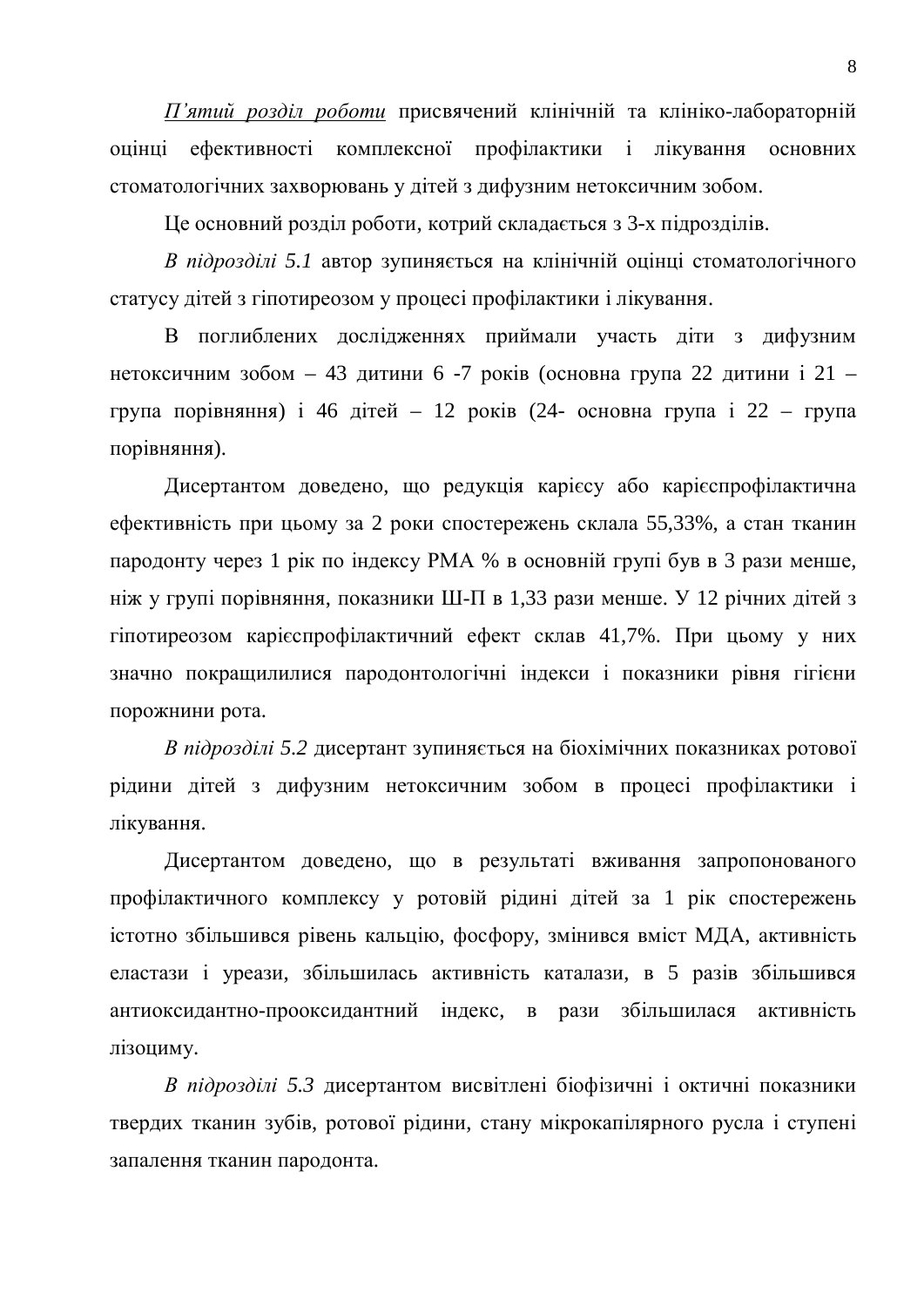Дисертантом доведено, що в результаті вживання запропонованого профілактичного комплексу, включаючого препарати адаптогенної, антиоксидантної, ремінералізуючої дії відновлюючий йодний дефицит у дітей основної групи з дифузним нетоксичним зобом за 1 рік спостережень і 2 рази зменшилися коливання pH в окремих пробах ротової рідини, на 27% покращилися показники ТЕР-тесту зубів у 6 літніх дітей і на 37% - у 12 літніх, в 1,8 рази зменшилася електрична провідність емалі зубів, покращився стан мікрокапілярного русла ясен і її бар'єрний захист.

По розділу виникли зауваження:

- 1. Незважаючи на те, що матеріал викладено повно, ілюстрований таблицями сприймається з інтересом, на наш погляд, фотокартки порожнини рота дітей представлених в динаміці поповнили б доказову базу дисертації.
- 2. Існують розбіжності в назвах розділу і підрозділів у змісті роботи і тексті дисертації.

По закінченні усіх розділів надається заключення і літературні джерела в яких висвітлені матеріали розділів.

Далі дисертант зупиняється на аналізі та узагальнені отриманих результатів. У ньому приведено обгрунтоване обговорення результатів проведених клінічних, біохімічних і біофізичних показників.

Висновки відповідають складу отриманих дисертантом результатів.

За планом дискусії прошу відповісти на деякі запитання:

- 1. Чому на вашу думку у дітей з гіпофункцією щитовидної залози спостерігався більш низький рівень гігієни порожнини рота?
- 2. Як Ви підраховували глибину каріозних уражень зубів у експериментальних тварин і мінералізуючий індекс?
- 3. Як Ви можете пояснити, що у основній групі дітей 6 7 літнього віку ісходні данні фосфору, еластази, індексу АПІ (антиоксидантного – прооксидантного) вище групи порівняння?